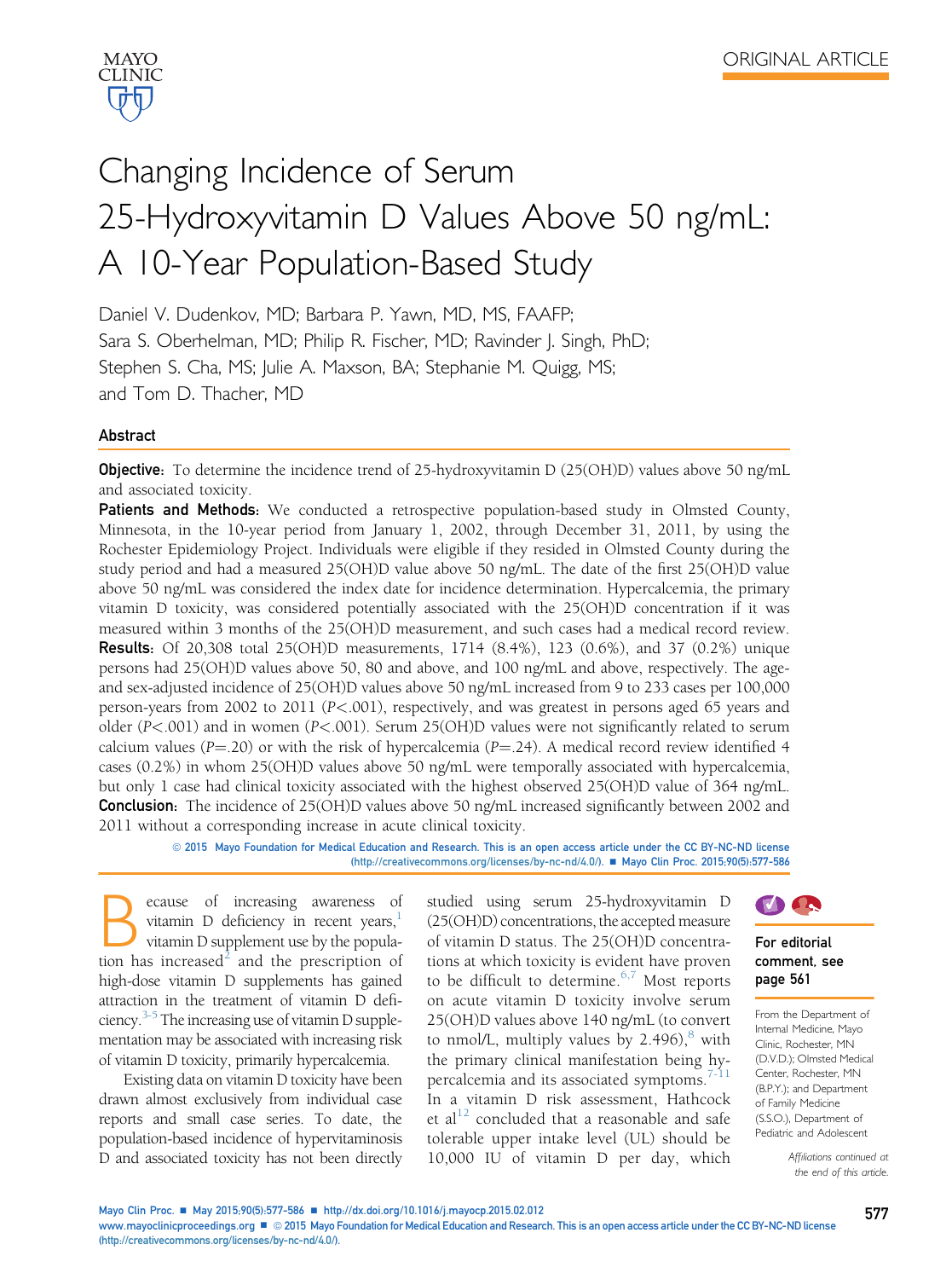corresponds to a serum 25(OH)D concentration of approximately 100 ng/mL. In 2011, the Endocrine Society<sup>[13](#page-8-0)</sup> incorporated these levels into its guidelines for the treatment and prevention of vitamin D deficiency. Earlier in the same year, the Institute of Medicine (IOM) had released its recommendations in the Dietary Reference Intakes for Calcium and Vitamin D. The IOM committee reviewed several studies that reported that chronic ingestion of excess vitamin D resulting in 25(OH)D values above 30 to 60 ng/mL may be associated with an increased risk of allcause mortality, cardiovascular disease, frac-tures, and falls.<sup>[7](#page-8-0)</sup> By taking a cautious approach to the evidence, the committee recommended a UL of 4000 IU, corresponding to a serum 25(OH)D concentration of 50 ng/mL.

Our objectives were to determine the incidence trend of 25(OH)D values above 50 ng/mL from 2002 to 2011 and their association with hypercalcemia. We hypothesized that owing to increased awareness of vitamin D deficiency and vitamin D supplementation during this period, the incidence of 25(OH)D values above 50 ng/mL and vitamin D toxicity, as evidenced by hypercalcemia, has increased.

# PATIENTS AND METHODS

# Olmsted County and the Rochester Epidemiology Project

Data from the Rochester Epidemiology Project (REP) were used to determine the incidence trend of 25(OH)D values above 50 ng/mL in the 10-year period from January 1, 2002, through December 31, 2011. The REP database is a rare example of a population-based medical record linkage system that includes more than 50 years of health care utilization, diagnostic, and laboratory data of virtually all medical care providers within Olmsted County, Minnesota, covering 98% of all health care services provided to Olmsted County residents. $14$  The county is served by 2 large integrated health systems-Mayo Clinic and Olmsted Medical Centerincluding primary through tertiary services, outpatient care, and hospital care.<sup>15,16</sup> More than 95% of the Olmsted County population has not refused the medical records research authorization required by Minnesota law, thus allowing their records to be used for research[.17,18](#page-8-0)

Olmsted County is located in the upper midwestern United States (44-N latitude) and has limited sun exposure for residents in winter months. The population of Olmsted County increased from 135,897 to 148,700 from 2002 to 2011. In the 2000 and 2010 censuses, the proportions of Olmsted County residents classified as white, black, Asian, and Hispanic were 90% and 86%, 2.7% and 4.8%, 4.3% and 5.5%, and 2.4% and 4.2%, respectively. The proportions of men were 49% and 48%, and the proportions of individuals aged 65 years and older were 11% and 13%, respectively. Compared with the entire US 2010 population, the county is less ethnically diverse (white, 72% vs 86%), more educated (high school graduates, 85% vs 94%), and wealthier (median household income, \$51,914 vs \$64,090). However, the characteristics of the population are similar to those of the overall population of the upper Midwest.<sup>[19](#page-8-0)</sup>

#### Operational Definitions

The date of the first 25(OH)D value above 50 ng/mL for each individual was considered the index date for incidence determination, and the 25(OH)D value on the index date was used for further analysis. A 25(OH)D threshold of 50 ng/mL was chosen on the basis of the 2011 IOM committee's recommendation of 50 ng/mL as a safe  $25(OH)D UL$ <sup>[7](#page-8-0)</sup>

Hypercalcemia was defined as serum total calcium or ionized calcium concentration greater than the laboratory upper limit of normal for sex and age (total calcium >10.1 mg/dL or ionized calcium >5.7 mg/dL in adults older than 21 years; to convert to mmol/L, multiply by 0.0259). Calcium reference ranges for all age groups are listed in [Table 1.](#page-2-0) Hypercalcemia was considered potentially associated with the 25(OH)D concentration if it was measured 3 months before or after the index date. On the basis of medical record review, hypercalcemia was attributed to vitamin D when a temporal increase in calcium concentration was associated with the 25(OH)D value, with resolution of hypercalcemia after the cessation of vitamin D supplementation, in the absence of another clinical cause of hypercalcemia.

## **Patients**

The institutional review boards of Mayo Clinic and Olmsted Medical Center approved the study.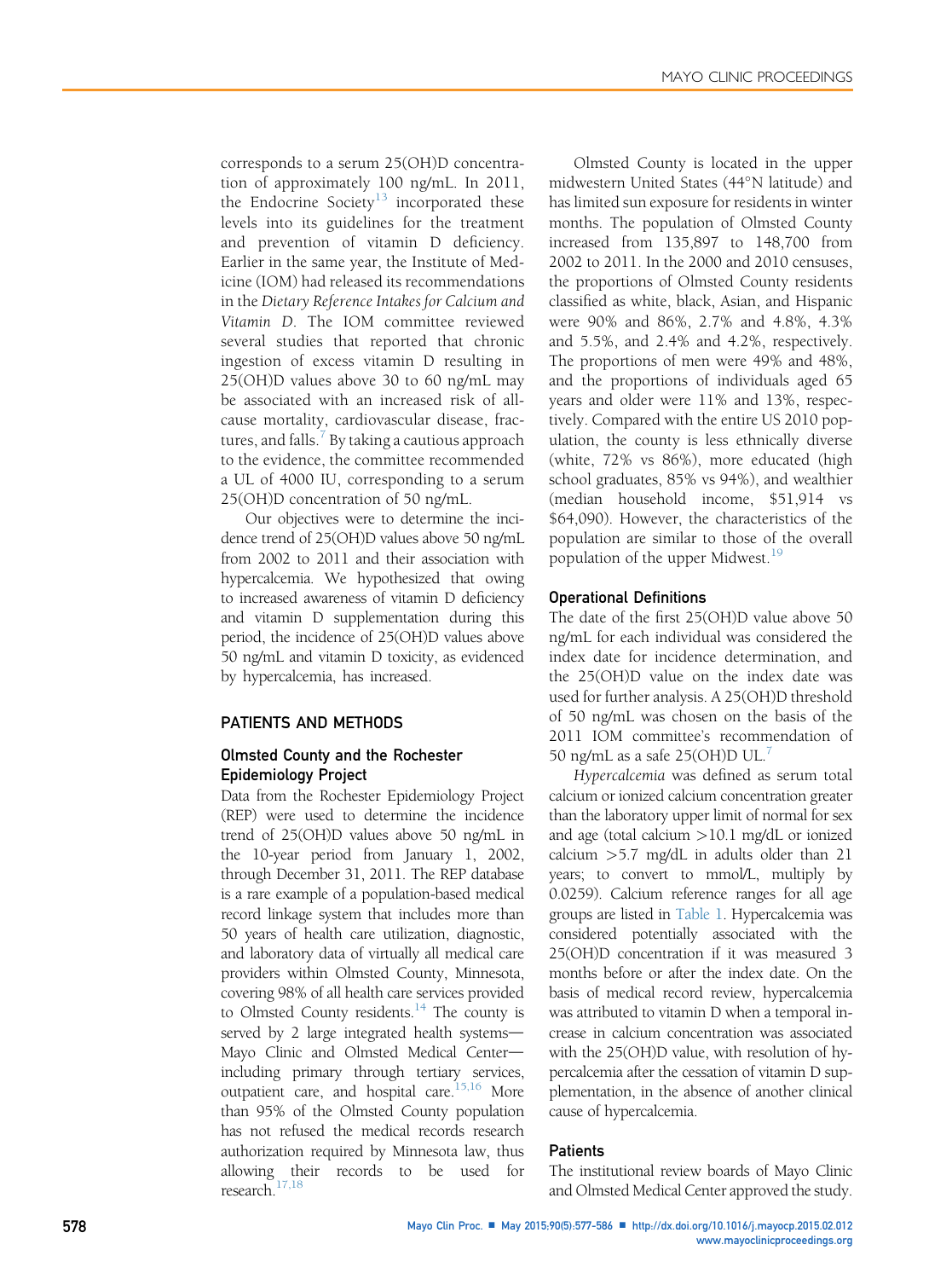<span id="page-2-0"></span>Individuals of all ages were eligible for study if they resided in Olmsted County anytime during the 10-year period from January 1, 2002, through December 31, 2011; had not refused research authorization; and had a measured 25(OH)D value above 50 ng/mL during their residency in Olmsted County.

We reviewed the medical records and laboratory data of patients who had both 25(OH)D values above 50 ng/mL and hypercalcemia within 3 months of the index date to determine whether hypercalcemia could be attributed to vitamin D or another cause as defined above. Information abstracted from the medical record included age, sex, race, duration, and dosage of vitamin D and calcium supplement, other medical diagnoses, medications, laboratory values, and reported symptoms.

#### Laboratory Methods

All 25(OH)D tests ordered in Olmsted County were sent for measurement to the Mayo Clinic Laboratory during the study period. Before November 2, 2004, the 25(OH)D value was measured by using radioimmunoassay (Dia-Sorin), with an interassay coefficient of variation of 12% to 14%. After November 2, 2004, the 25(OH)D value was measured by using isotope dilution liquid chromatography-tandem mass spectrometry, with an interassay coefficient of variation of 3.7% to 11%. Internal validation studies at Mayo Clinic found that the 2 methods were comparable in their measurement of the true concentration of 25(OH)D. (Data were obtained from R. Singh, PhD, personal oral and written communication, January 22, 2014.)

#### Statistical Analyses

Annual incidence rates for each sex and age group were calculated by dividing the number of cases with 25(OH)D values above 50 ng/mL by REP census population estimates. The REP census data provide a validated, virtually complete enumeration of the Olmsted County population at any point in time. $19,20$  Estimates from the Minnesota State Demographic Center were used to aid in linear interpolation between census years. Incidence rates per 100,000 person-years were age- and sex-adjusted to the population structure of the 2010 US total population to improve generalization to the entire US population.

| TABLE 1. Characteristics of Patients With Serum 25(OH)D Values $>$ 50 ng/mL $^\circ$                             |                                        |
|------------------------------------------------------------------------------------------------------------------|----------------------------------------|
| Age distribution (y), No. (%) (n=1714)                                                                           |                                        |
| $0 - 18$                                                                                                         | 65/1714(4)                             |
| $19-49$                                                                                                          | 472/1714 (28)                          |
| 50-64                                                                                                            | 548/1714 (32)                          |
| 65-97                                                                                                            | 629/1714 (37)                          |
| Sex, No. (%) (n=1714)<br>Male                                                                                    | 332/1714 (19)                          |
| Female                                                                                                           | 1382/1714 (81)                         |
| Race, No. (%) (n=1714)                                                                                           |                                        |
| White                                                                                                            | 1601/1714 (93)                         |
| <b>Black</b>                                                                                                     | 32/1714(1.9)                           |
| Asian                                                                                                            | 36/1714(2.1)                           |
| Other or unknown                                                                                                 | 45/1714(2.6)                           |
| Serum 25(OH)D, No. of patients (% of total tests) (n=20,308)<br>$25(OH)D > 50$ ng/mL <sup>b</sup>                |                                        |
| Female                                                                                                           | 1714/20,308 (8.4)<br>1382/20,308 (6.8) |
| <b>Male</b>                                                                                                      | 332/20,308 (1.6)                       |
| $25(OH)D \geq 80$ ng/mL                                                                                          | 123/20,308 (0.6)                       |
| Female                                                                                                           | 101/20,308(0.5)                        |
| Male                                                                                                             | 22/20,308 (0.1)                        |
| $25(OH)D \ge 100$ ng/mL<br>Female                                                                                | 37/20,308 (0.18)<br>30/20,308 (0.15)   |
| Male                                                                                                             | 7/20,308 (0.03)                        |
| Seasonal distribution, No. (%) (n=1714)                                                                          |                                        |
| May-October                                                                                                      | 976/1714 (57)                          |
| November-April                                                                                                   | 738/1714 (43)                          |
| Serum calcium in patients with 25(OH)D >50 ng/mL (n=1714)                                                        |                                        |
| Calcium level measured within 3 mo of the index date,                                                            |                                        |
| No. (%)                                                                                                          | 1070/1714 (62)                         |
| Hypercalcemia, <sup>c</sup> No. (% of patients with calcium<br>measurement)                                      | 165/1070(15)                           |
| Serum calcium in patients with 25(OH)D 51-79 ng/mL                                                               |                                        |
| $(n=1591)$                                                                                                       |                                        |
| Calcium level measured within 3 mo of the index date,                                                            |                                        |
| No. (%)                                                                                                          | 988/1591 (62)                          |
| Hypercalcemia, No. (% of patients with calcium measurement)                                                      | 151/988 (15)                           |
| Serum calcium in patients with 25(OH)D 80-99 ng/mL (n=86)                                                        |                                        |
| Calcium level measured within 3 mo of the index date,                                                            |                                        |
| No. (%)                                                                                                          | 56/86 (65)                             |
| Hypercalcemia, No. (% of patients with calcium measurement)                                                      | 9/56(16)                               |
| Calcium in patients with $25(OH)D \ge 100$ ng/mL (n=37)<br>Calcium level measured within 3 mo of the index date, |                                        |
| No. (%)                                                                                                          | 26/37 (70)                             |
| Hypercalcemia, No. (% of patients with calcium measurement)                                                      | 5/26(19)                               |
| Renal failure (creatinine >2 mg/dL <sup>d</sup> ), No. (%)                                                       | 69/1714(4)                             |

 $a^2$ 25(OH)D = 25-hydroxyvitamin D.<br>bsl comercian factor To comert 25

<sup>b</sup>SI conversion factor: To convert 25(OH)D values to nmol/L, multiply values by 2.496.

Hypercalcemia defined in mg/dL units by sex and age group on the basis of reference values from Mayo Medical Laboratory. SI conversion factor: To convert either total or ionized calcium concentration values to mmol/L, multiply values by 0.259. Men-serum total calcium: >10.1 for ages >21 y, >10.3 for ages 19-21 y, >10.4 for ages 17-18 y, >10.5 for ages 15-16 y, and >10.6 for ages 1-14 y. Men-serum ionized calcium:  $>5.7$  for ages  $>19$  y and  $>5.9$  for ages 1-19 y. Women-serum total calcium:  $>10.1$  for ages  $>18$  y,  $>10.3$  for ages 15-18 y,  $>10.4$  for ages 12-14 y, and  $>$ 10.6 for ages 1-11 y. Women-serum ionized calcium:  $>$ 5.7 for ages  $>$ 17 y and >5.9 for ages 1-17 y.

<sup>d</sup>SI conversion factor: To convert creatinine values to umol/L, multiply value by 88.4.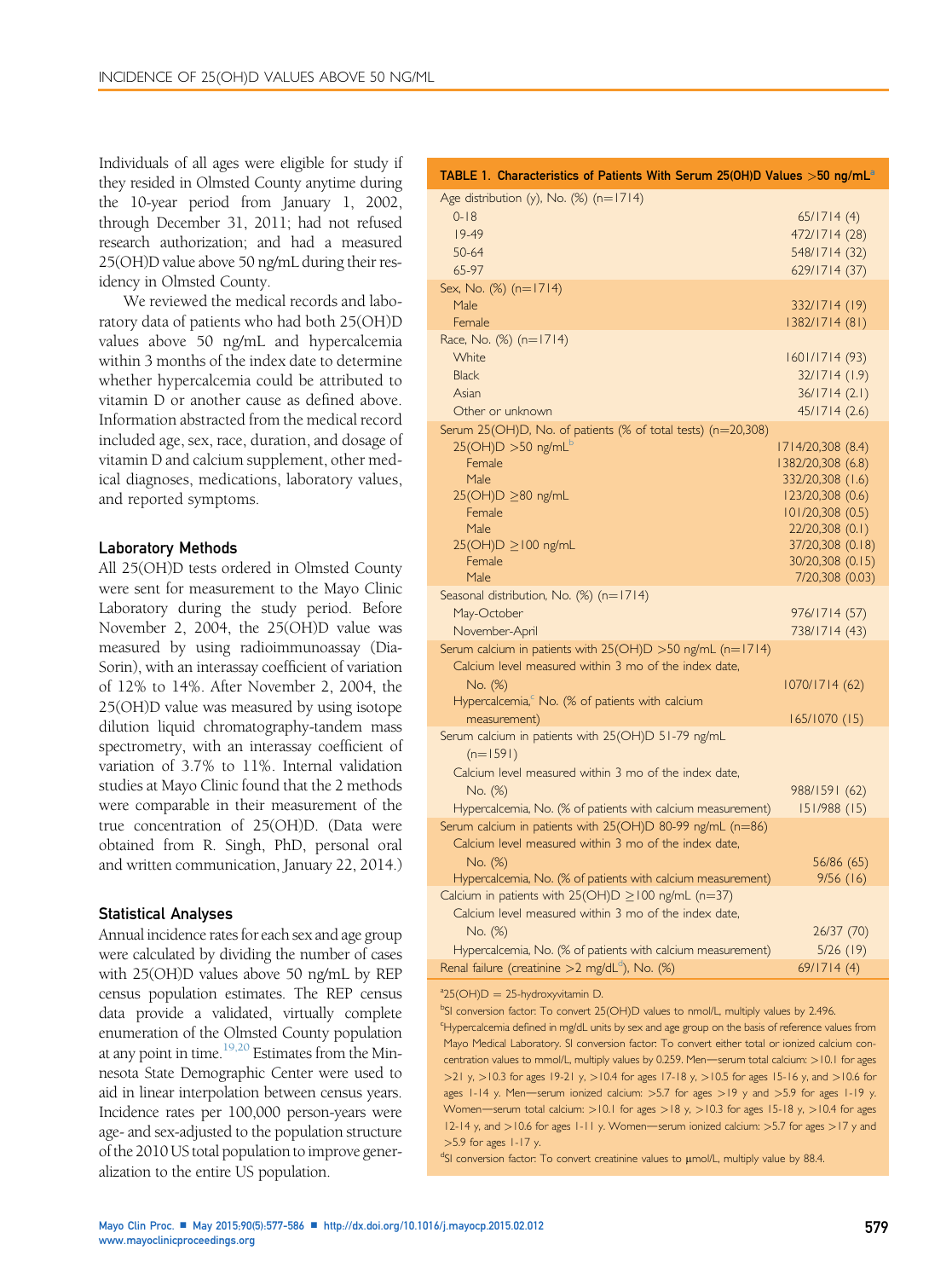<span id="page-3-0"></span>

The relation of incidence rates to age, sex, and time of diagnosis was accessed by fitting generalized linear models assuming a Poisson error structure with a log link function, which was consistent with a log-linear model. All statistical analyses were performed using SAS version 9.3 (SAS Institute Inc). P values of  $\lt$  05 were considered statistically significant. Bivariate and multivariate analyses, including adjustments for age, year, sex, and population, were performed to assess the association between 25(OH)D values above 50 ng/mL and hypercalcemia.

# **RESULTS**

A total of 20,308 25(OH)D tests were performed on Olmsted County residents between January 2002 and December 2011. Of these tests, 1885 unique persons (9.3%) had a 25(OH)D value above 50 ng/mL, of which 1714 (91%) had research authorization allowing record abstraction. In these 1714 patients, 123 (0.6%) and 37 (0.2%) had 25(OH)D concentrations 80 ng/mL and above and 100 ng/mL and above, respectively (see [Table 1](#page-2-0)). The 25(OH)D values ranged from 51 to 218 ng/mL, with a median value of 57 ng/mL and one outlier at 364 ng/mL. Patients with 25(OH)D values above 50 ng/mL were predominantly women (81%), aged 50 years and older (69%), and white (93%).

In a seasonal analysis, 976 individuals with 25(OH)D values above 50 ng/mL (57%) were identified between May and October and 738 (43%) between November and April (P<.001) (see [Table 1](#page-2-0)). The mean 25(OH)D concentration was greater in patients detected in winter (62.2 ng/mL with the outlier excluded) than in those detected in summer (60.6 ng/mL) ( $P = .03$ ). The median value (57 ng/mL) was the same in both groups. Serum 25(OH)D values 80 ng/mL and above and 100 ng/mL and above were not significantly related to season.

The age- and sex-adjusted incidence of 25(OH)D values above 50 ng/mL increased 26-fold from 9 to 233 cases per 100,000 person-years from  $2002$  to  $2011$   $(P<.001)$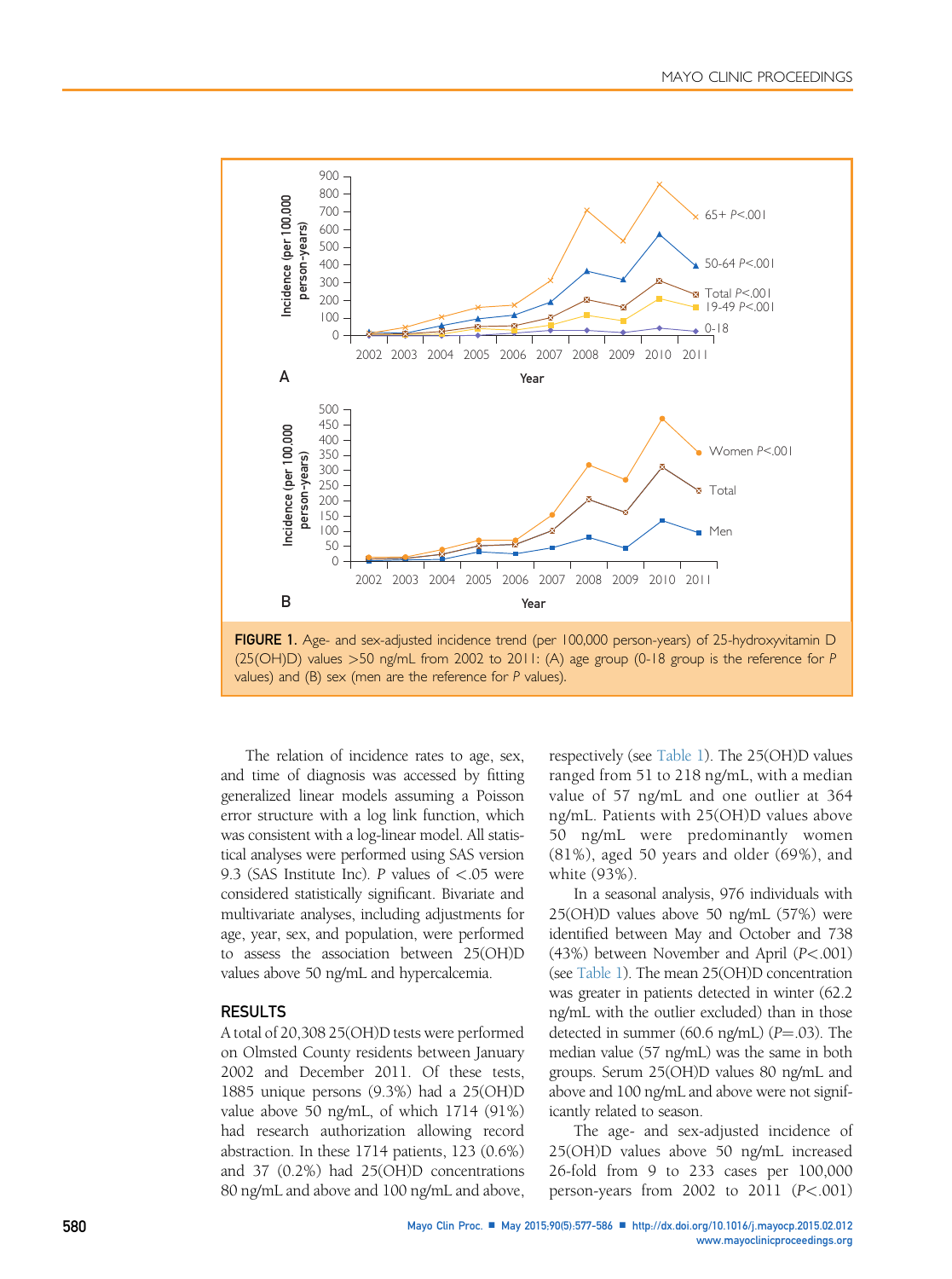

([Figure 1](#page-3-0)). The increase was greatest in women (from 14 to 358 cases per 100,000; P<.001) and in persons aged 65 years and older (from 14 to 672 cases per 100,000; P<.001). The incidence also increased significantly in patients with 25(OH)D values 80 ng/mL and above (P<.001), but not for patients with values 100 ng/mL and above  $(P=.09)$  (Figure 2). The annual number of 25(OH)D tests obtained from 2002 to 2011 also increased. After adjustment for the increase in vitamin D testing in a multivariate model, the increase in the incidence of 25(OH)D values above 50 ng/mL remained significant (P<.001).

A total of 1070 patients (62%) with 25(OH)D values above 50 ng/mL had serum calcium levels measured within 3 months of the index date, with most serum calcium levels (78%) measured within 1 day of the index date ([Figure 3\)](#page-5-0). Of those with serum calcium levels measured, 165 (15%) had hypercalcemia. In patients who had 25(OH)D values 51 to 79, 80 to 99, or 100 ng/mL and above, the number of patients with serum calcium levels measured within 3 months was 988 (62%), 56 (65%), and 26 (70%), respectively (see [Table 1\)](#page-2-0). Of these, 151 (15%), 9 (16%),

and 5 (19%), respectively, had hypercalcemia  $(P = .60$  for the trend).

In patients with 25(OH)D values above 50 ng/mL and hypercalcemia, 95 (58%) had serum parathyroid hormone (PTH) levels measured within 3 months of the index date (see [Figure 3\)](#page-5-0). Only 3 patients (3%) had low PTH values  $(<$ 10 pg/mL), with 21 (22%) in the normal range (10-27.5 pg/mL), 45 (47%) in the inappropriately high normal range for hypercalcemia (27.6-55 pg/mL),<sup>21</sup> and 26 (27%) in the high range (>55 pg/mL). Of the 3 with low PTH, manual abstraction confirmed that only 1 patient had vitamin D toxicity [\(Table 2](#page-6-0)). There were no patients who had documented sarcoidosis, tuberculosis, lymphoma, or idiopathic infantile hypercalcemia, all known to cause hypervitaminosis D and hypercalcemia.

Regression analysis revealed no relation between 25(OH)D levels and serum total calcium levels  $(R^2 = .002; P = .20)$  (see [Figure 3\)](#page-5-0). In a multivariate analysis examining the effect of age, sex, 25(OH)D level, and calendar year on the risk of hypercalcemia, 25(OH)D values were not associated with hypercalcemia (odds ratio  $[OR]$ , 1.01;  $P = .24$ ). However, increasing age (OR, 1.03; 95% CI, 1.02-1.04), female sex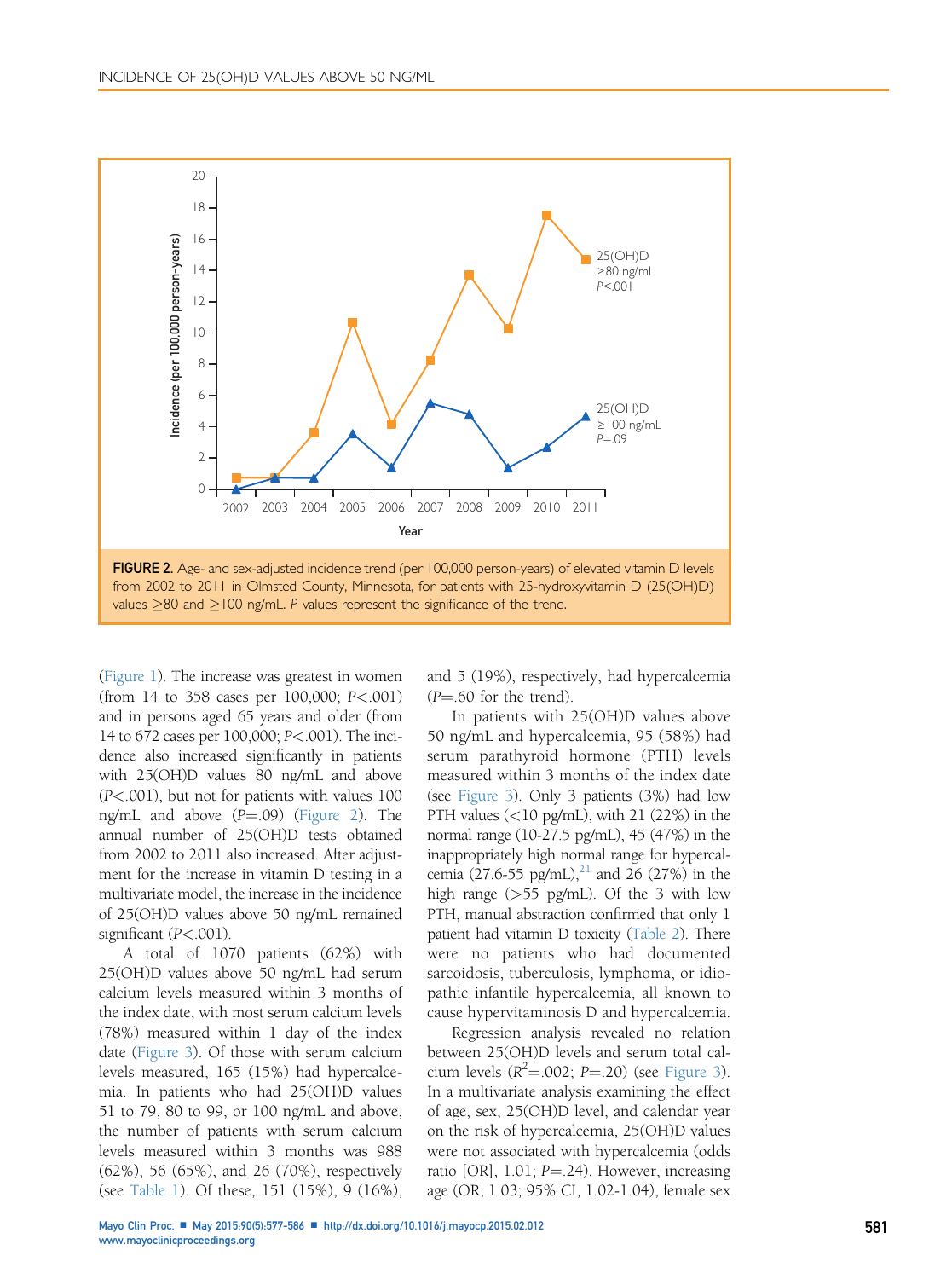<span id="page-5-0"></span>



(OR, 1.7; 95% CI, 1.1-2.8), and advancing calendar year (OR, 1.1; 95% CI, 1.02-1.23) were associated with an increased risk of hypercalcemia.

A medical record review of patients with 25(OH)D values 100 ng/mL and above  $(n=37)$  confirmed ingestion of exogenous vitamin D supplements in all but one individual. Of these 36 patients, 24 (67%) were taking at least 50,000 IU of either ergocalciferol (vitamin  $D_2$ ) or cholecalciferol (vitamin  $D_3$ ) from once weekly to once daily for a duration of 1 to more than 3 months. In the remainder, the clinical notes indicated that they were taking high doses of vitamin D supplements, but the dosages were not specified.

Of the 1714 patients with 25(OH)D values above 50 ng/mL, medical record abstraction revealed only 4 (0.2%) cases in whom the vitamin D concentration was temporally associated with hypercalcemia (see [Table 2](#page-6-0)). In these cases, the increase in calcium concentration from normal to high values was temporally

associated with vitamin D supplementation, resolution of hypercalcemia after the cessation of vitamin D supplementation, and no alternative explanation for hypercalcemia (eg, excess calcium ingestion or primary hyperparathyroidism) was documented, satisfying our definition of causality. All were adult women who were taking 50,000 IU of vitamin D at least weekly for a minimum of 1 month. Three cases had very mild hypercalcemia and remained asymptomatic with no associated low PTH or elevated creatinine values. The only case of clinical vitamin D toxicity was a 51-yearold woman who presented with a 25(OH)D value of 364 ng/mL and a serum total calcium level of 17.5 mg/dL. She was taking 50,000 IU of vitamin D and 3000 mg of calcium at least once daily for more than 3 months. She presented with acute kidney injury in the setting of stage 3 chronic kidney disease, low PTH, and symptoms of severe hypercalcemia, including fatigue, anorexia, weight loss, nausea, vomiting, and confusion.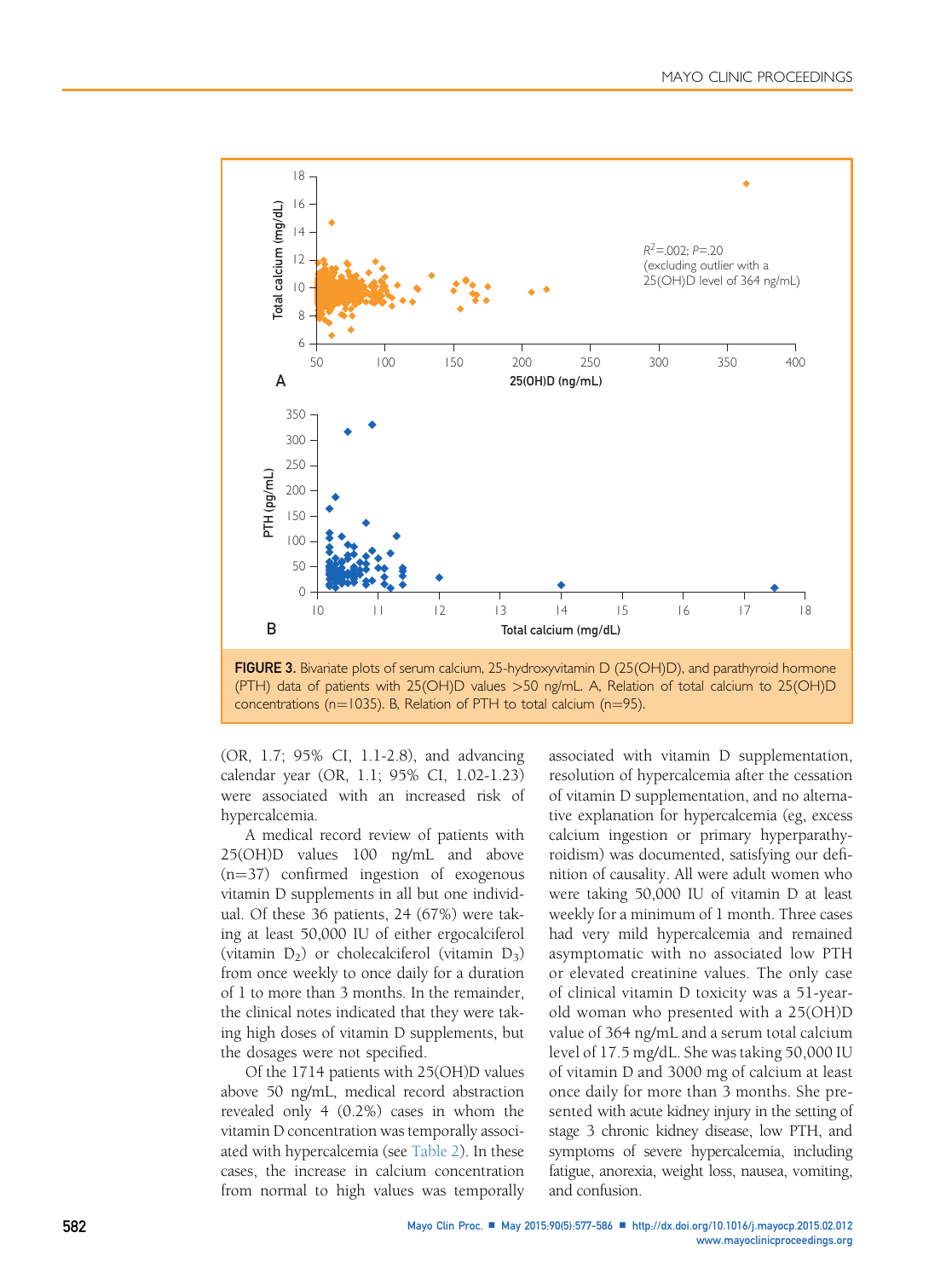| TABLE Z.  Clinical Characteristics of Patients With Hypercalcemia Temporally Associated With Serum Z5(UH)D<br>Values $>50$ ng/mL <sup>a</sup> |               |             |             |                            |         |                                                                                                                                                  |  |  |
|-----------------------------------------------------------------------------------------------------------------------------------------------|---------------|-------------|-------------|----------------------------|---------|--------------------------------------------------------------------------------------------------------------------------------------------------|--|--|
|                                                                                                                                               |               | 25(OH)D     | Serum total |                            | Calcium |                                                                                                                                                  |  |  |
|                                                                                                                                               |               | value       | calcium     | Vitamin D                  | dose    |                                                                                                                                                  |  |  |
|                                                                                                                                               | Age $(y)$ Sex | $(ng/mL)^b$ | $(mg/dL)^c$ | dose $(IV)$                | (mg/d)  | Clinical presentation                                                                                                                            |  |  |
| 51                                                                                                                                            | F             | 364         | 17.5        | 50,000 (1-4 times per day) | 3000    | Anorexia, weight loss, fatigue, nausea,<br>vomiting, confusion, headache,<br>dyspnea, cough, hypertension,<br>fever, Cr 3 (up from 1.3), PTH 8.7 |  |  |
| 87                                                                                                                                            | F             | 100         | 10.8        | 50,000 (1 time per day)    | 1800    | Asymptomatic, no association with<br>low PTH or elevated Cr values                                                                               |  |  |
| 46                                                                                                                                            | F             | 90          | 10.2        | 50,000 (2 times per week)  | 1200    | Asymptomatic, no association with<br>low PTH or elevated Cr values                                                                               |  |  |
| 66                                                                                                                                            | F             | 74          | 10.4        | 50,000 (1 time per week)   | 1200    | Asymptomatic, no association with<br>low PTH or elevated Cr values                                                                               |  |  |

<span id="page-6-0"></span>

|                                 | TABLE 2. Clinical Characteristics of Patients With Hypercalcemia Temporally Associated With Serum 25(OH)D |  |  |  |
|---------------------------------|-----------------------------------------------------------------------------------------------------------|--|--|--|
| Values $>50$ ng/mL <sup>a</sup> |                                                                                                           |  |  |  |

<sup>a</sup>25(OH)D = 25-hydroxyvitamin D; Cr = creatinine; PTH = parathyroid hormone.<br><sup>bc</sup>l conversion factor: To convert 25(OH)D values to amol/L multiply values by 24

<sup>b</sup>SI conversion factor: To convert 25(OH)D values to nmol/L, multiply values by 2.496.

<sup>c</sup>SI conversion factor: To convert serum total calcium concentration values to mmol/L, multiply values by 0.259.

### **DISCUSSION**

The incidence of 25(OH)D values above 50 ng/mL increased significantly from 9 to 233 cases per 100,000 person-years between 2002 and 2011. The greatest increase was in women and in those aged 65 years and older. The increasing incidence trend remained significant even after adjusting for the increase in the annual number of 25(OH)D tests. The increasing incidence was also evident for 25(OH)D values 80 ng/mL and above, with an increase from 1 to 15 cases per 100,000 person-years. Although the incidence trend was not significant for 25(OH)D values 100 ng/mL and above, likely owing to the small sample size, there was still an increase from 0 to 5 cases per 100,000 from 2002 to 2011. The increasing incidence of 25(OH)D values above 50 ng/mL is likely due to the increasing use of vitamin D supplements, both self- and physician-prescribed. We found no corresponding increase in acute clinical toxicity, which was found only in 1 patient with a 25(OH)D value of 364 ng/mL.

The prevalence of vitamin D supplementation in persons aged 14 years and older in the United States increased from 26% between 1988 and 1994 to 35% between 1999 and 2002 to 37% between 2003 and 2006, and it remained stable at 23% to 37% (varying by age) in children.<sup>[22](#page-8-0)</sup> In addition to vitamin D supplementation for osteoporosis, the explosion of studies linking vitamin D deficiency to many

disease states has led to increased prescribing of vitamin D by physicians.<sup>3,5,23,24</sup>

In the US population between 2000 and 2004, the mean 25(OH)D concentration ranged from 23 ng/mL in persons aged 70 years and older to 31 ng/mL in children aged 1 to 5 years. $^{25}$ The 25(OH)D values were lowest in women (25 ng/mL), non-Hispanic blacks (16 ng/mL), and winter (24 ng/mL). Globally, vitamin D deficiency is more prevalent in winter, women, older age groups, individuals with darker skin, and high latitudes.<sup>26-28</sup> Our patients were predominantly women (81%), aged 50 years and older (69%), and white (93%), with higher vitamin D levels found in winter months. These characteristics resemble the demographic characteristics of individuals with vitamin D deficiency, suggesting that those with or at a higher risk of vitamin D deficiency may be taking supplements.

We found that 25(OH)D concentrations between 51 and 218 ng/mL did not significantly alter serum calcium values. This finding is consistent with literature reviews of clinically confirmed cases of vitamin D toxicity in both adults $^{8}$  and children<sup>[11](#page-8-0)</sup> who show no relation between serum calcium and 25(OH)D concentrations, even at 25(OH)D values of 200 to 700 ng/mL. Similarly, a recent study reported no relation between vitamin D supplementation dose and hypercalcemia.<sup>[29](#page-8-0)</sup>

The lack of association between 25(OH)D values above 50 ng/mL and hypercalcemia was confirmed by multivariate analysis,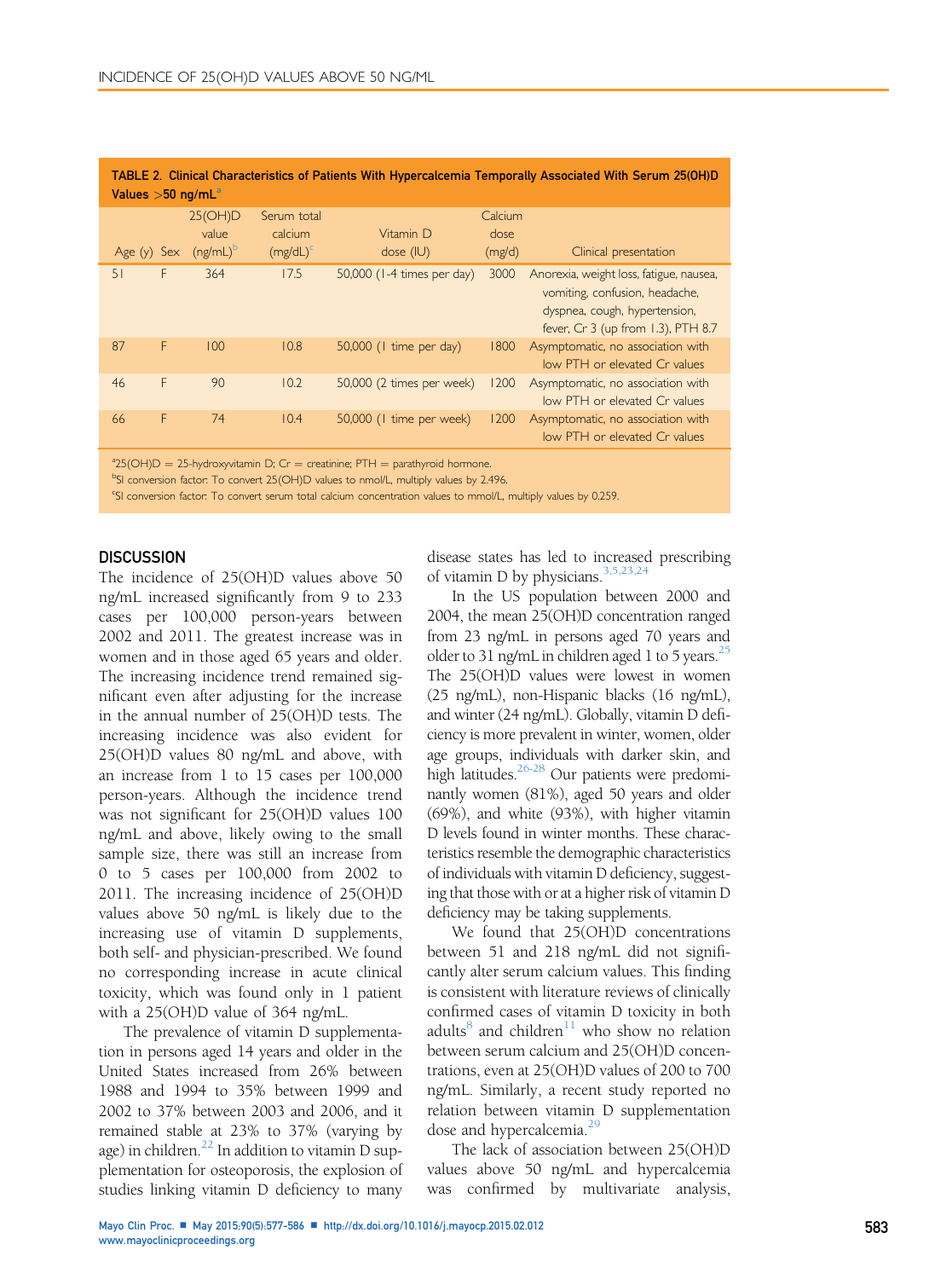although increasing age, female sex, and advancing calendar year were associated with an increased risk of hypercalcemia. Hypercalcemia probably resulted from other causes such as primary or secondary hyperparathyroidism, thiazide diuretic use, or calcium supplementation. Of the 4 cases of hypercalcemia that was temporally associated with elevated 25(OH)D values, only 1 case had clinical symptoms of acute toxicity. This case was similar to cases previously reported in the literature.<sup>[30,31](#page-8-0)</sup> Most cases of acute vitamin D toxicity involve vitamin D doses of at least 50,000 IU and 25(OH)D concentrations of at least 140 ng/mL in adults<sup> $-9$ </sup> and vitamin D doses above 240,000 IU and 25(OH)D values above 250 ng/mL in children. $11$ 

Our results agree with those of previous studies demonstrating that clinical vitamin D toxicity is rare, even with serum 25(OH)D concentrations above 100 ng/mL. It is debatable how these findings apply to the most recent guidelines on vitamin D supplementation. The Endocrine Society guidelines, $13$  which target populations at risk of vitamin D deficiency, recommend a daily vitamin D intake of 10,000 IU as the UL, corresponding to a 25(OH)D concentration of 100 ng/mL. The UL is the maximum daily intake not expected to pose any harm to the general population. Even though we found 3 individuals with mild hypercalcemia attributed to 25(OH)D in the 51 to 100 ng/mL range, the clinical importance of this is not clear. These patients had no associated low PTH, which would be expected to be suppressed, and no clinical symptoms. Thus, our results support the position that 25(OH)D values up to 100 ng/mL are unlikely to cause acute harm.

Even if 25(OH)D values above 50 ng/mL, or even above 100 ng/mL, are unlikely to cause acute toxicity, achieving 25(OH)D values above 50 ng/mL has not been found to be beneficial, especially for the general population. On the contrary, several studies have found an association between 25(OH)D concentrations above 30 to 60 ng/mL and an increased risk of all-cause mortality,<sup>32-34</sup> cardiovascular disease, $32,35,36$  cancers, $37-39$  and falls and fractures. $40,41$  Furthermore, even in latitudes close to the equator, maximal sun or other ultraviolet light exposure seldom increases 25(OH)D values above 50 to 60 ng/mL. $42-44$  Without significant sun exposure, achieving 25(OH)D concentration above 50 ng/mL requires vitamin D ingestion of approximately 4000 IU/d in persons older than 8 years,<sup>8</sup> which has been defined as the UL for vitamin  $D$  by the IOM. $'$  Thus, although it is reassuring that acute vitamin D toxicity is associated with only extreme 25(OH)D values, the potential for chronic adverse events is of concern and requires further study.

The strengths of our study include a large community-based population and access to all follow-up they may have had related to acute toxicity from primary through tertiary care. However, as anticipated in a retrospective analysis, our study had limitations. First, because only those in the population with a 25(OH)D measurement were included, additional individuals with 25(OH)D values above 50 ng/mL who were not tested may not have been recognized, and the true incidence may be greater than we identified. Second, of those with 25(OH)D values above 50 ng/mL, 38% had no concurrent calcium measurement, and the incidence of hypercalcemia associated with 25(OH)D may have been underestimated. Third, few patients were assessed for hypercalciuria, which could be present in the absence of hypercalcemia and reflect acute toxicity. Fourth, we examined only acute toxicity and did not evaluate potential long-term adverse effects of 25(OH)D values above 50 ng/mL.

#### **CONCLUSION**

We provide evidence in a northern population that the incidence of 25(OH)D values above 50 ng/mL increased dramatically from 2002 to 2011 without a corresponding increase in acute clinical toxicity. High-dose intermittent vitamin D supplementation has become established as a means of quickly restoring vitamin D status to normal and of improving adherence. We found that most cases of 25(OH)D levels above 100 ng/mL were associated with prolonged use of high-dose vitamin D supplements, which are available without a prescription. Until further studies demonstrate the safety of maintaining 25(OH)D values above 50 ng/mL, we recommend monitoring serum 25(OH)D and calcium levels when using intermittent vitamin D doses of 50,000 IU and above (or daily doses  $\geq$ 4000 IU) on a continuous basis. We would also encourage greater awareness by health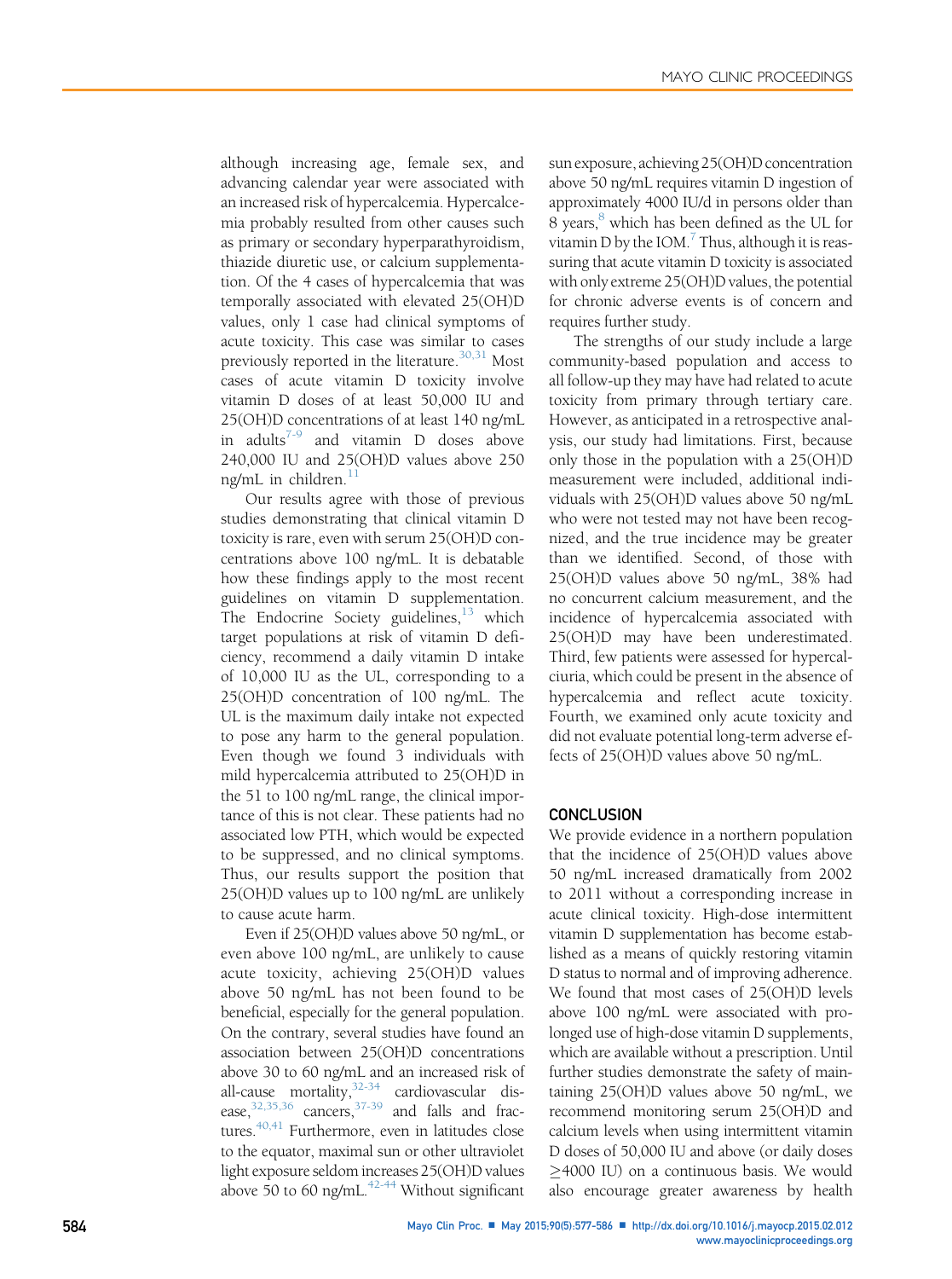<span id="page-8-0"></span>providers of the doses of nonprescription vitamin D used by their patients.

#### ACKNOWLEDGMENTS

We thank Barbara Abbott (Rochester Epidemiology Project, Data Collection, Mayo Clinic) for her help with acquisition of data from the Rochester Epidemiology Project database. We thank Brian Kabat, BS, Carin Smith, BS, and Kelly Edwards, BA (Department of Health Science Research, Mayo Clinic), and Richard Zeller (Department of Research, Olmsted Medical Center), for their assistance with laboratory data retrieval. None received direct compensation for their contributions.

Abbreviations and Acronyms: 25(OH)D = 25 hydroxyvitamin D;  $10M =$  Institute of Medicine;  $OR =$ odds ratio;  $PTH =$  parathyroid hormone;  $REF =$  Rochester Epidemiology Project;  $UL =$  tolerable upper intake level

Affiliations (Continued from the first page of this article.): Medicine (P.R.F.), Department of Laboratory Medicine and Pathology (R.J.S.), Department of Health Science Research (S.S.C.), and Department of Family Medicine (J.A.M., S.M.Q., T.D.T.), Mayo Clinic, Rochester, MN.

Grant Support: This study was made possible by the Rochester Epidemiology Project (grant number R01- AG034676; Principal Investigator: Walter A. Rocca, MD, MPH, and Barbara P. Yawn, MD, MSc).

Potential Competing Interests: Dr Thacher is a consultant for Biomedical Systems.

Correspondence: Address to Daniel V. Dudenkov, MD, Department of Internal Medicine, Mayo Clinic, 200 First St SW, Rochester, MN 55905 ([dudenkov.daniel@mayo.edu\)](mailto:dudenkov.daniel@mayo.edu).

#### REFERENCES

- 1. Thacher TD, Clarke BL. Vitamin D insufficiency. Mayo Clin Proc. 2011;86(1):50-60.
- 2. Bailey RL, Dodd KW, Go Idman JA, et al. Estimation of total usual calcium and vitamin D intakes in the United States. J Nutr. 2010;140(4):817-822.
- 3. Sanders KM, Nicholson GC, Ebeling PR. Is high dose vitamin D harmful? Calcif Tissue Int. 2013;92(2):191-206.
- 4. Hansen KE. High-dose vitamin D: helpful or harmful? Curr Rheumatol Rep. 2011;13(3):257-264.
- 5. Kearns MD, Alvarez JA, Tangpricha V. Large, single-dose, oral vitamin D supplementation in adult populations: a systematic review. Endocr Pract. 2014;20(4):341-351.
- 6. Brannon PM, Yetley EA, Bailey RL, Picciano MF. Overview of the conference "Vitamin D and Health in the 21st Century: an Update." Am | Clin Nutr. 2008;88(2):483S-490S.
- 7. Ross AC, Taylor CL, Yaktine AL, Del Valle HB, eds. Dietary Reference Intakes for Calcium and Vitamin D. Washington, DC: The National Academies Press; 2011.
- 8. Vieth R. Vitamin D toxicity, policy, and science. J Bone Miner Res. 2007;22(suppl 2):V64-V68.
- 9. Jones G. Pharmacokinetics of vitamin D toxicity. Am J Clin Nutr. 2008;88(2):582S-586S.
- 10. Koul PA, Ahmad SH, Ahmad F, Jan RA, Shah SU, Khan UH. Vitamin D toxicity in adults: a case series from an area with endemic hypovitaminosis D. Oman Med J. 2011;26(3):201-204.
- 11. Vogiatzi MG, Jacobson-Dickman E, Deboer MD; Drugs and Therapeutics Committee of the Pediatric Endocrine Society. Vitamin D supplementation and risk of toxicity in pediatrics: a review of current literature. J Clin Endocrinol Metab. 2014; 99(4):1132-1141.
- 12. Hathcock JN, Shao A, Vieth R, Heaney R. Risk assessment for vitamin D. Am J Clin Nutr. 2007;85(1):6-18.
- 13. Holick MF, Binkley NC, Bischoff-Ferrari HA, et al; Endocrine Society. Evaluation, treatment, and prevention of vitamin D deficiency: an Endocrine Society clinical practice guideline [published correction appears in J Clin Endocrinol Metab. 2011; 96(12):3908]. J Clin Endocrinol Metab. 2011;96(7):1911-1930.
- 14. Melton LJ III. History of the Rochester Epidemiology Project. Mayo Clin Proc. 1996;71(3):266-274.
- 15. St Sauver JL, Grossardt BR, Yawn BP, Melton LJ III, Rocca WA. Use of a medical records linkage system to enumerate a dynamic population over time: the Rochester Epidemiology Project. Am | Epidemiol. 2011;173(9):1059-1068.
- 16. Kurland LT, Molgaard CA. The patient record in epidemiology. Sci Am. 1981;245(4):54-63.
- 17. Yawn BP, Yawn RA, Geier GR, Xia Z, Jacobsen SJ. The impact of requiring patient authorization for use of data in medical records research. J Fam Pract. 1998;47(5):361-365.
- 18. Jacobsen SJ, Xia Z, Campion ME, et al. Potential effect of authorization bias on medical record research. Mayo Clin Proc. 1999; 74(4):330-338.
- 19. St Sauver JL, Grossardt BR, Leibson CL, Yawn BP, Melton LJ III, Rocca WA. Generalizability of epidemiological findings and public health decisions: an illustration from the Rochester Epidemiology Project. Mayo Clin Proc. 2012;87(2):151-160.
- 20. Rocca WA, Yawn BP, St Sauver JL, Grossardt BR, Melton LJ III. History of the Rochester Epidemiology Project: half a century of medical records linkage in a US population. Mayo Clin Proc. 2012;87(12):1202-1213.
- 21. Kao PC, van Heerden JA, Grant CS, Klee GG, Khosla S. Clinical performance of parathyroid hormone immunometric assays. Mayo Clin Proc. 1992;67(7):637-645.
- 22. Gahche J, Bailey R, Burt V, et al. Dietary supplement use among U.S. adults has increased since NHANES III (1988-1994). NCHS Data Brief. 2011;(61):1-8.
- 23. Pludowski P, Holick MF, Pilz S, et al. Vitamin D effects on musculoskeletal health, immunity, autoimmunity, cardiovascular disease, cancer, fertility, pregnancy, dementia and mortality-a review of recent evidence. Autoimmun Rev. 2013;12(10):976-989.
- 24. Robbins J. ACP Journal Club. Review: high-dose oral vitamin D supplements and active vitamin D prevent falls in older persons. Ann Intern Med. 2010;152(2):JC1-JC3.
- 25. Looker AC, Pfeiffer CM, Lacher DA, Schleicher RL, Picciano MF, Yetley EA. Serum 25-hydroxyvitamin D status of the US population: 1988-1994 compared with 2000-2004. Am | Clin Nutr. 2008;88(6):1519-1527.
- 26. Holick MF. Vitamin D deficiency. N Engl J Med. 2007;357(3): 266-281.
- 27. Lips P. Worldwide status of vitamin D nutrition. | Steroid Biochem Mol Biol. 2010;121(1-2):297-300.
- 28. Gozdzik A, Barta JL, Wu H, et al. Low wintertime vitamin D levels in a sample of healthy young adults of diverse ancestry living in the Toronto area: associations with vitamin D intake and skin pigmentation. BMC Public Health. 2008;8:336.
- 29. Ekwaru JP, Zwicker JD, Holick MF, Giovannucci E, Veugelers PJ. The importance of body weight for the dose response relationship of oral vitamin D supplementation and serum 25 hydroxyvitamin D in healthy volunteers. PLoS One. 2014; 9(11):e111265.
- 30. Schwartzman MS, Franck WA. Vitamin D toxicity complicating the treatment of senile, postmenopausal, and glucocorticoidinduced osteoporosis. Four case reports and a critical